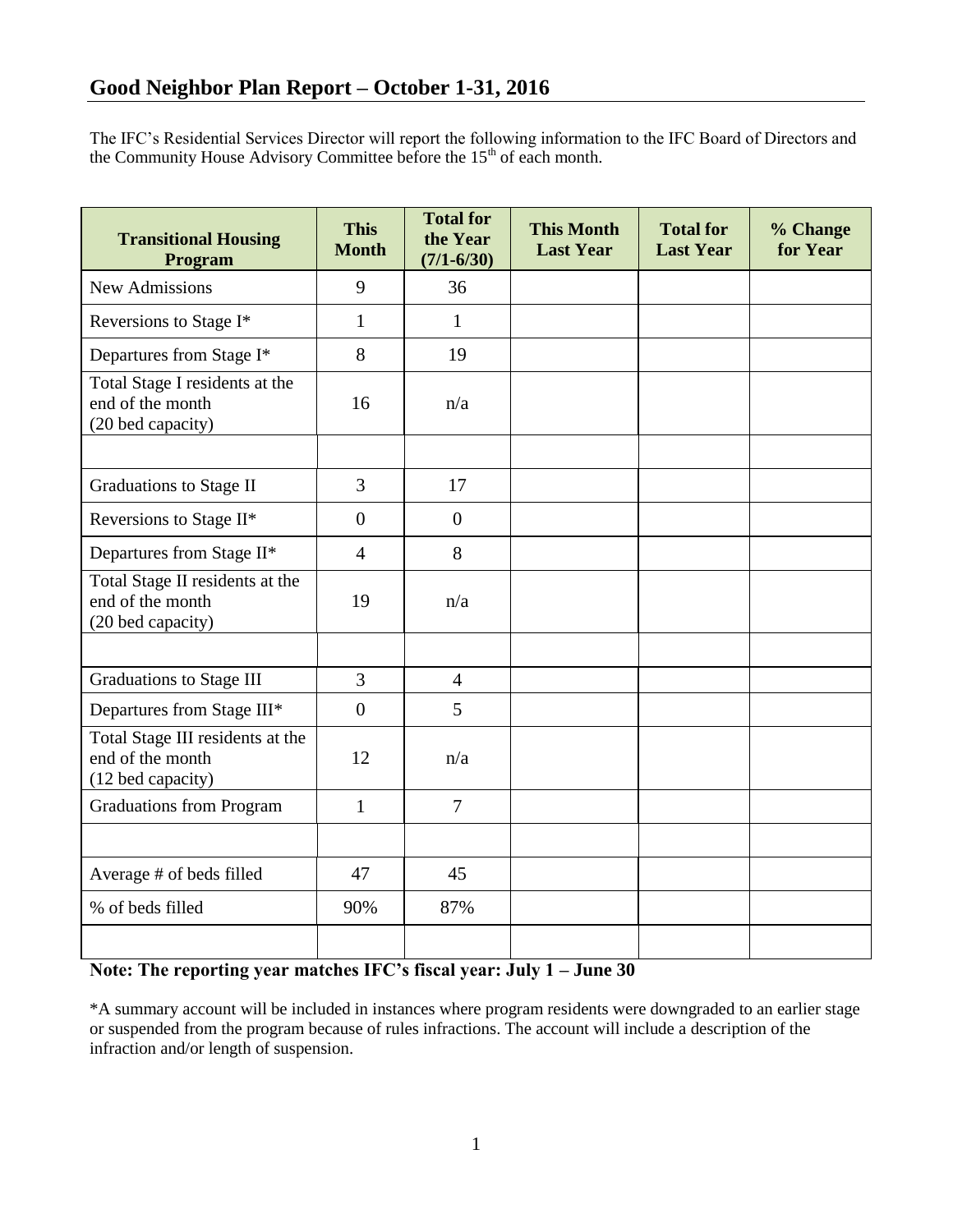## **Good Neighbor Plan Report – October 1-31, 2016**

| <b>Emergency Shelter -</b><br>open due to general conditions                                  | <b>This</b><br><b>Month</b> | <b>Total for</b><br>the Year | <b>This Month</b><br><b>Last Year</b> | <b>Total for</b><br><b>Last Year</b> | % Change<br>for Year |  |  |  |
|-----------------------------------------------------------------------------------------------|-----------------------------|------------------------------|---------------------------------------|--------------------------------------|----------------------|--|--|--|
| # of nights shelter open                                                                      | 3                           | 3                            |                                       |                                      |                      |  |  |  |
| Average # of overnight guests                                                                 | $\mathbf{1}$                | 1                            |                                       |                                      |                      |  |  |  |
| total # of guests, duplicated                                                                 | $\overline{4}$              | 4                            |                                       |                                      |                      |  |  |  |
| total # of guests, new this fiscal year                                                       | $\overline{4}$              | $\overline{4}$               |                                       |                                      |                      |  |  |  |
| # of nights # of guests > $17*$                                                               | $\overline{0}$              | $\theta$                     |                                       |                                      |                      |  |  |  |
| <b>Emergency Shelter – open due to individual needs</b>                                       |                             |                              |                                       |                                      |                      |  |  |  |
| # of on-premises admissions<br>resulting from police or emergency<br>services request*        | $\mathbf{0}$                | $\overline{0}$               |                                       |                                      |                      |  |  |  |
| <b>Safety and Security</b>                                                                    |                             |                              |                                       |                                      |                      |  |  |  |
| # of guests admitted with current,<br>government-issued photo ID                              | $\overline{4}$              | $\overline{4}$               |                                       |                                      |                      |  |  |  |
| # of guests admitted with other ID                                                            | $\theta$                    | $\overline{0}$               |                                       |                                      |                      |  |  |  |
| # of guests admitted without $ID^*$                                                           | $\theta$                    | $\theta$                     |                                       |                                      |                      |  |  |  |
| # of scheduled visitors<br>(i.e. service providers, meetings)                                 | 72                          | 196                          |                                       |                                      |                      |  |  |  |
| # of walk-up visitors seeking shelter                                                         | $\overline{2}$              | 5                            |                                       |                                      |                      |  |  |  |
| # of other walk-up visitors<br>(i.e. donations, public tours)                                 | 25                          | 43                           |                                       |                                      |                      |  |  |  |
| # of times a resident or guest left<br>Community House after curfew<br>without authorization* | 1                           | $\overline{2}$               |                                       |                                      |                      |  |  |  |
| # of times when staff instructed<br>someone to leave the premises*                            | 16                          | 29                           |                                       |                                      |                      |  |  |  |
| # of times when 911 and/or police are<br>called to premises for non-medical<br>reasons*       | $\mathbf{1}$                | $\overline{2}$               |                                       |                                      |                      |  |  |  |
| # of times a resident or guest charged<br>with a crime that occurred on<br>premises*          | $\overline{0}$              | $\theta$                     |                                       |                                      |                      |  |  |  |
| # of guests who were found to be a<br>sex offenders staying on premises*                      | $\overline{0}$              | $\overline{0}$               |                                       |                                      |                      |  |  |  |
| * if this occurs, the monthly report will include an explanation as well as a count           |                             |                              |                                       |                                      |                      |  |  |  |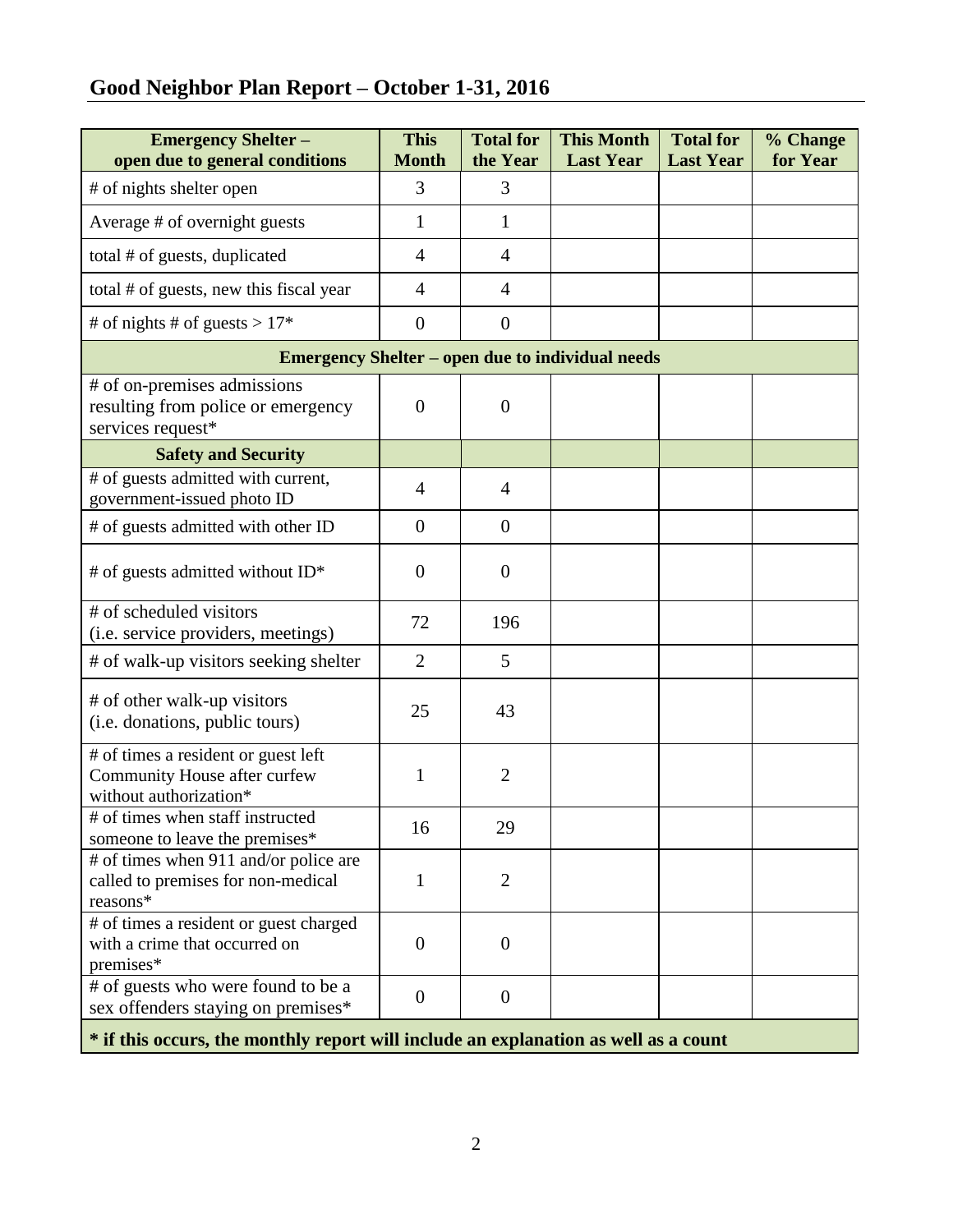$\mathbf{X}_{\text{B}}$  By checking this box, the Community House Residential Services Director affirms that a background check was administered to all prospective program residents before their admission into the transitional housing program.

## **DEPARTURES FROM STAGE 1:**

Voluntary:

DT: Moved out.

Involuntary:

RW: Banned for threatening another resident.

LD: Banned for threatening a staff person.

TH: Discharged for disagreement with rules.

DC: Discharged for disagreement with rules.

SS: Trespassed for disruptive behavior.

CB: Discharged for disagreement with rules.

RW: Discharged for leaving property after curfew without permission.

## **DEPARTURES FROM STAGE 2:**

Voluntary:

GS: Moved into permanent housing.

GG: Moved out to unknown location

Involuntary:

WL: Discharged for disagreement with rules.

RP: Discharged for disagreement with rules.

**RESIDENT LEFT AFTER CURFEW WITHOUT AUTHORIZATION:** RW walked out of building after 8pm 10/26/16; Staff person on duty saw someone leaving the building and did a bed check to determine who had left; the resident was immediately discharged

**911 CALLED FOR NON-MEDICAL REASON:** On 10/29/16 staff member called 911 to trespass a resident who was under the influence and disruptive.

**DIRECTED TO LEAVE THE PREMISES:** Same as Involuntary Discharges listed above (9); the individuals who walked up seeking shelter were advised of admissions process and instructed to leave the